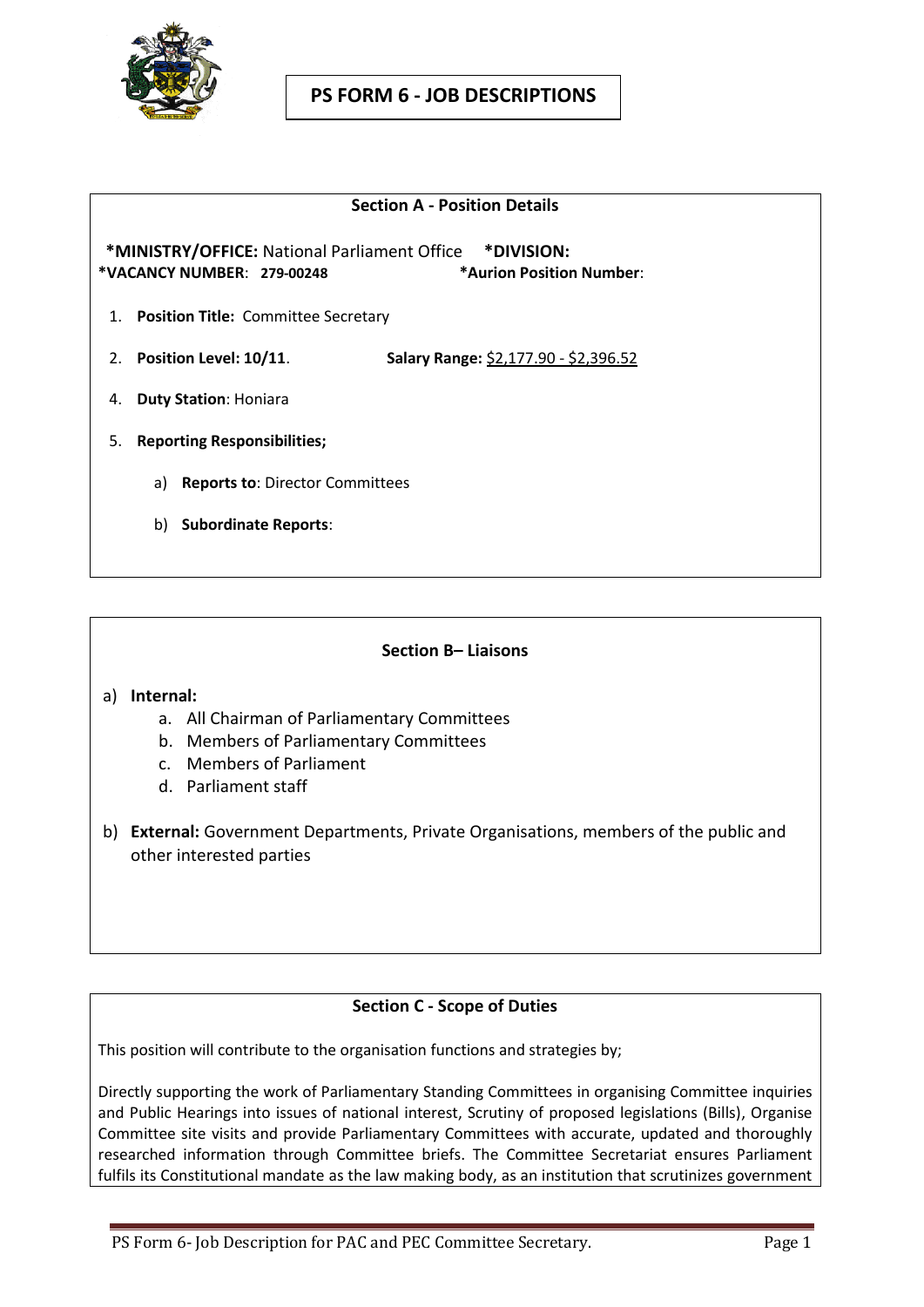actions and budgets and a forum for debate of national issues with Members of Parliament representing the voice of the people they represent.

The Parliamentary Committee System operates as a key contributor to effective Parliamentary operations. Committee Secretaries engage in a range of important activities that ensures the work of Parliamentary Committees are conducted in accordance with parliamentary laws, practices and Standing Orders. The Committee Secretary is responsible for all aspects of directing and managing one or more committees of the National Parliament and render assistance to the Clerk in the provision of advice on practice and procedure in the Chamber. Committee Secretaries work as part of a team in the Parliamentary Committees Secretariat of the National Parliament Office.

### **Section D - Key Duties**

### *\*The Officer will be required to:*

- 1. Assist the Public Accounts Committee Secretary in undertaking research on matters of public interest addressed by the Public Accounts Committees and the Public Expenditures Committee.
- 2. Analyze Appropriation Bills, interpret audit reports and financial statements, and render apolitical advise to the Public Accounts Committee and Public Expenditure Committee
- 3. Prepare comprehensive, apolitical briefings on a range of legislative or other Committee matters before Parliament or on issues of current interest.
- 4. Prepare high quality written material in the form of committee reports, background papers, correspondence and media releases for Parliamentary Committees.
- 5. Plan, oversee and give direction to committee inquiries and research projects to ensure that reports prepared are authoritative, meet defined needs and quality standards and are capable of withstanding challenge and scrutiny in the House, by the Executive and in the public domain.
- 6. Respond to enquiries from the Chair and Members of committees for oral and written advice on committee practice and procedure to ensure that the committee operates according to Standing Orders, the terms of reference for the inquiry and any other relevant authority.
- 7. Organize public hearings and private meetings of committees and organise committee travel within the Solomon Islands to facilitate public input into committee inquiries.
- 8. Conduct research and prepare draft questions for the Chair and members of a committee to facilitate the collection of evidence from witnesses..
- 9. Attend committee hearings to provide accurate procedural advice and prepare accurate minutes and other official records of proceedings.
- 10. Provide effective administrative services and maintain systems for the timely retrieval of reference and research material for dissemination to members.
- 11. Contribute to the public awareness and understanding of the role of the National Parliament and its committees through responding to enquiries from members of the public, government departments, private organizations and other interested parties.
- 12. Provide impartial, apolitical advice and exercise tact and discretion.
- 13. Meet deadlines and produce accurate work quickly when an issue is before parliament or a committee.
- 14. Assist the Clerk of the National Parliament in the House to provide effective procedural advice to the Speaker
- 15. Undertake other tasks as may be directed form time to time by the Clerk of the National Parliament.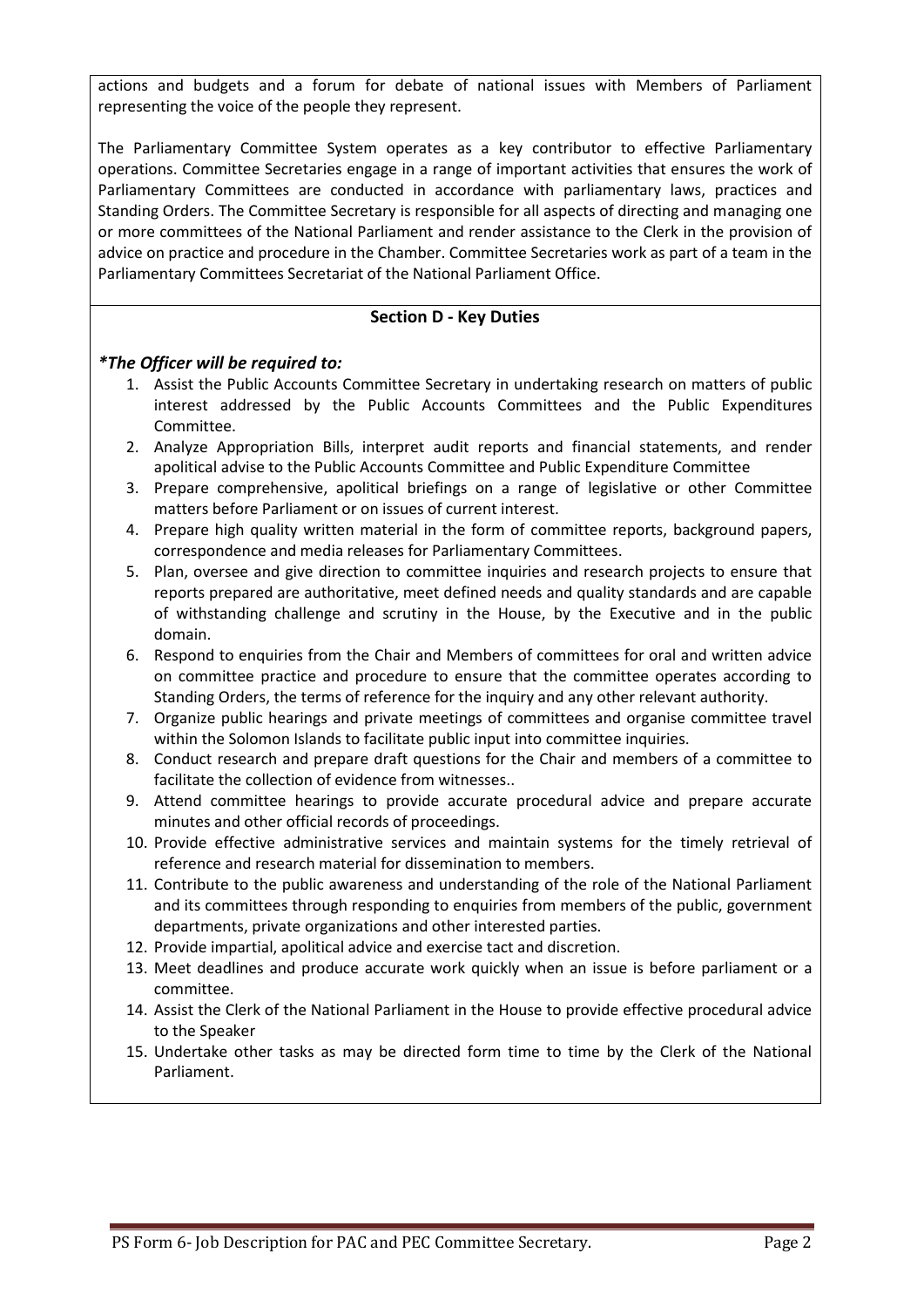# **Section E - Key Result Areas**

# *\*Successful performance of the duties will be indicated by:*

- 1. The provision and rendering of thoroughly researched briefs to the Public Accounts Committee (PAC) and the Public Expenditure Committee (PEC) on issues of national interest the PAC and PEC inquire into.
- 2. The provision of apolitical advice or brief to PAC and PEC or other committees on analysis, interpretation and findings on appropriation bills, audit reports and financial statements.
- 3. The drafting, production and tabling of PAC, PEC and Parliamentary Committee reports,
- 4. Successful conduction of committee inquiries and hearings resulting in tabling of committee reports.
- 5. Quality reports prepared and submitted to Committees
- 6. Committee functions and duties performed in accordance with Parliamentary procedures, laws, practice and Standing Orders.
- 7. Relevant questions developed for Committees to ask during inquiries and public hearings as related to appropriation bills and public expenditures and other bills brought to Parliament.
- 8. The rendering of advices in a form of written briefs submitted to Committee Chairs and members during committee briefings and deliberative meetings
- 9. Committee meetings and inquiries are conducted and minutes of the proceedings are prepared and distributed to committee members

# **Section F - Key Capabilities and Qualifications**

#### **Capabilities**

- 1. Sound knowledge of parliamentary laws and practices and the operations of parliament and the machinery of government.
- 2. Excellent research, writing, policy analysis and skills in the interpretation of financial statements and appropriation bills.
- 3. Strong oral and interpersonal skills appropriate for communicating effectively with ministers, members of parliament, senior public officials and a diverse range of stakeholders.
- 4. High standards of integrity and the ability to handle confidential matters and provide impartial advice.
- 5. Capacity to participate effectively in small teams.

# **Qualification**

6. Bachelor's degree in accounting and financial management

# **Section G - Selection Criteria**

# **Experience:**

- a) Three or more years of work experience in the government or private sector with the ability to analyse and present financial information to Committees/superiors for decision making.
- b) Result oriented and deliver the expected outcomes on time
- c) Experienced in researching, data collection, data analysis and report writing based on evidence collected from data or witnesses.
- d) Experience in planning, organizing and initiative taking
- e) Experience in multi tasking and participation in small teams.